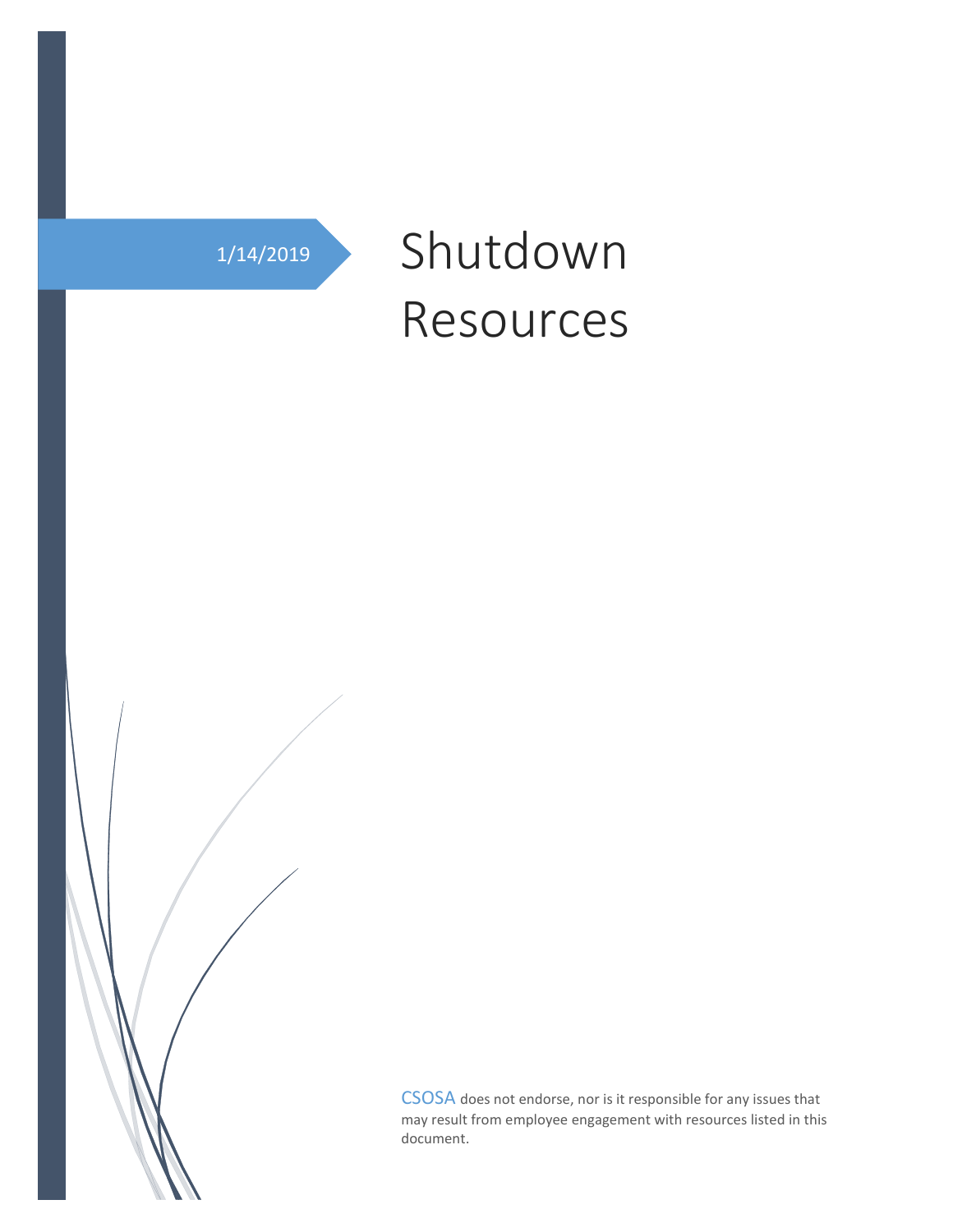#### *Utilities*

**Washington Gas** is offering flexible payment plans to government employees affected by the shutdown. One plan lets customers spread winter heating bills across the entire year. Payment deferments are possible, as well as access to the Washington Area Fuel Fund for low-income customers. Call 1-844-WASHGAS to discuss your individual situation.

**BGE** offers payment options, such as budget billing, which averages payments out over a 12 month period to help customers manage their monthly energy bill, and flexible payment arrangements including individually tailored payment installment plans. Customers who may be challenged to pay their BGE bill should contact BGE at 800.685.0123.

**WSSC** utility announced it is suspending water service shutoffs. Also, a number of programs are available to lower your bill. [https://www.wsscwater.com/contents/news/2019/wssc-assists](https://www.wsscwater.com/contents/news/2019/wssc-assists-federal-workers-imp.html)[federal-workers-imp.html](https://www.wsscwater.com/contents/news/2019/wssc-assists-federal-workers-imp.html)

**Dominion Energy** is offering assistance, including payment extensions, long-term payment plans and bill payment assistance options. For details, visit the website at [www.dominionenergy.com](http://www.dominionenergy.com/)

**DC Water** will "begin working with any federal worker who may need additional flexibility in paying their bill because of the government shutdown." Extended payment plans are available, as well as a program that helps customers keep water and sewer service on despite financial emergencies <https://www.dcwater.com/customer-assistance>

Maryland residents may apply for the **Low-Income Home Energy Assistance Program** (LIHEAP), which provides grants in varying amounts based on a household's income size, type of fuel, and type of dwelling with no pay back required. Maryland customers may apply for LIHEAP energy assistance through the [Department of Human Services,](http://dhr.maryland.gov/office-of-home-energy-programs/) by visiting a [Local](http://dhr.maryland.gov/office-of-home-energy-programs/local-home-energy-program-office/#prince)  [Energy Assistance Office,](http://dhr.maryland.gov/office-of-home-energy-programs/local-home-energy-program-office/#prince) or by calling the Maryland Department of Human Services Office of Home Energy Programs at 1-800-332-6347.

The **Electric Universal Service Program (EUSP)** helps eligible customers pay for a portion of their current electric bill. The Arrearage Retirement Assistance (ARA) program helps customers with large, past due electric and gas bills. If eligible, customers may receive forgiveness of up to \$2,000 towards their past due bill. The Utility Service Protection Program (USPP) is designed to help low-income families during the heating season. Information regarding these programs can be found on the Maryland Department of Human Services [Office of Home Energy Programs](http://dhr.maryland.gov/office-of-home-energy-programs/local-home-energy-program-office/#prince)  [website](http://dhr.maryland.gov/office-of-home-energy-programs/local-home-energy-program-office/#prince) or by calling 1-800-332-6347.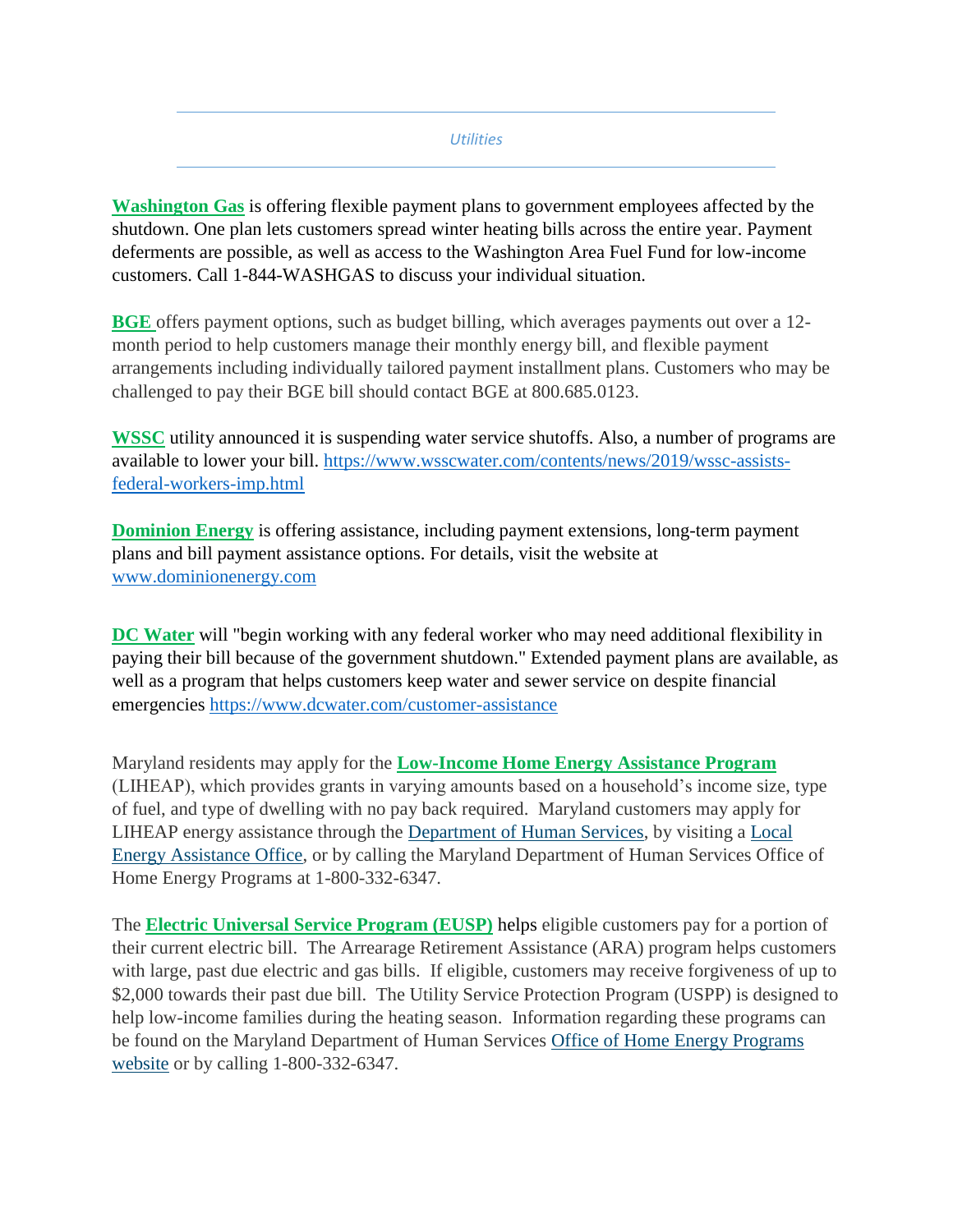**Prince George's County residents** may qualify for energy assistance from Mary's Center. Get more information by visiting the Mary's Center website at [www.maryscenter.org](http://www.maryscenter.org/) or by calling 202-545-2024.

If you're a furloughed federal employee who lives in **Arlington** and you're having trouble paying your water bill, there's help available. The county is allowing extended payments without late fees. For info, call 703-228-6570, or visit their website: [https://water.arlingtonva.us/customer](https://water.arlingtonva.us/customer-service/rates/?fbclid=IwAR07fd5zQvMXGZER7j7Yu2w_9V4LCZZnX1es4K25vatRcELlm4OAGYaPelI)[service/rates/?fbclid=IwAR07fd5zQvMXGZER7j7Yu2w\\_9V4LCZZnX1es4K25vatRcELlm4O](https://water.arlingtonva.us/customer-service/rates/?fbclid=IwAR07fd5zQvMXGZER7j7Yu2w_9V4LCZZnX1es4K25vatRcELlm4OAGYaPelI) [AGYaPelI](https://water.arlingtonva.us/customer-service/rates/?fbclid=IwAR07fd5zQvMXGZER7j7Yu2w_9V4LCZZnX1es4K25vatRcELlm4OAGYaPelI)

The **Emergency Assistance Program** provides resources to citizens with dependent children who are under 21 years of age, who face and immediate crisis, and need help to resolve the situation. Emergency Assistance may cover, but is not limited to eviction notices, mortgage foreclosures, gas and electric turn-off notices, and delinquent water bills. Visit [https://mydhrbenefits.dhr.state.md.us/.](https://mydhrbenefits.dhr.state.md.us/)

**Verizon Wireless:** Verizon Wireless says it is standing at the ready to help workers with flexible payment options to keep service running. The "Our Promise Pay Program" allows customers to set a future date for payment. [www.verizonwireless.com](http://www.verizonwireless.com/)

The **Crisis Assistance** unit provides housing stabilization assistance to help residents avoid evictions, foreclosures, and other housing related crises. To determine if you are eligible, call 211 for a telephonic screening.

**Coordinated Services Planning (CSP)** connects Fairfax County residents to county and community-based services and resources. Just one phone call will get you connected to the information and assistance you need. Call 703-222-0880, TTY 711**.**

*Mortgage, Loans, Banking*

**Quicken Loans** is waiving all late fees for clients who may miss a mortgage payment due to the shutdown. For help call (800) 508-0944 or email [Help@QuickenLoans.com](mailto:Help@QuickenLoans.com)

**Bank of America** advises its mortgage clients to call its assistance line at (844) 219-0690 or visit one of its branches to inquire about the Client Assistance Program.

**Navy Federal Credit Union** is offering a zero-percent APR loan up to \$6,000 during the government shutdown. The assistance is open to federal government employees and active duty members of the Coast Guard whose pay has been disrupted by the shutdown, and have an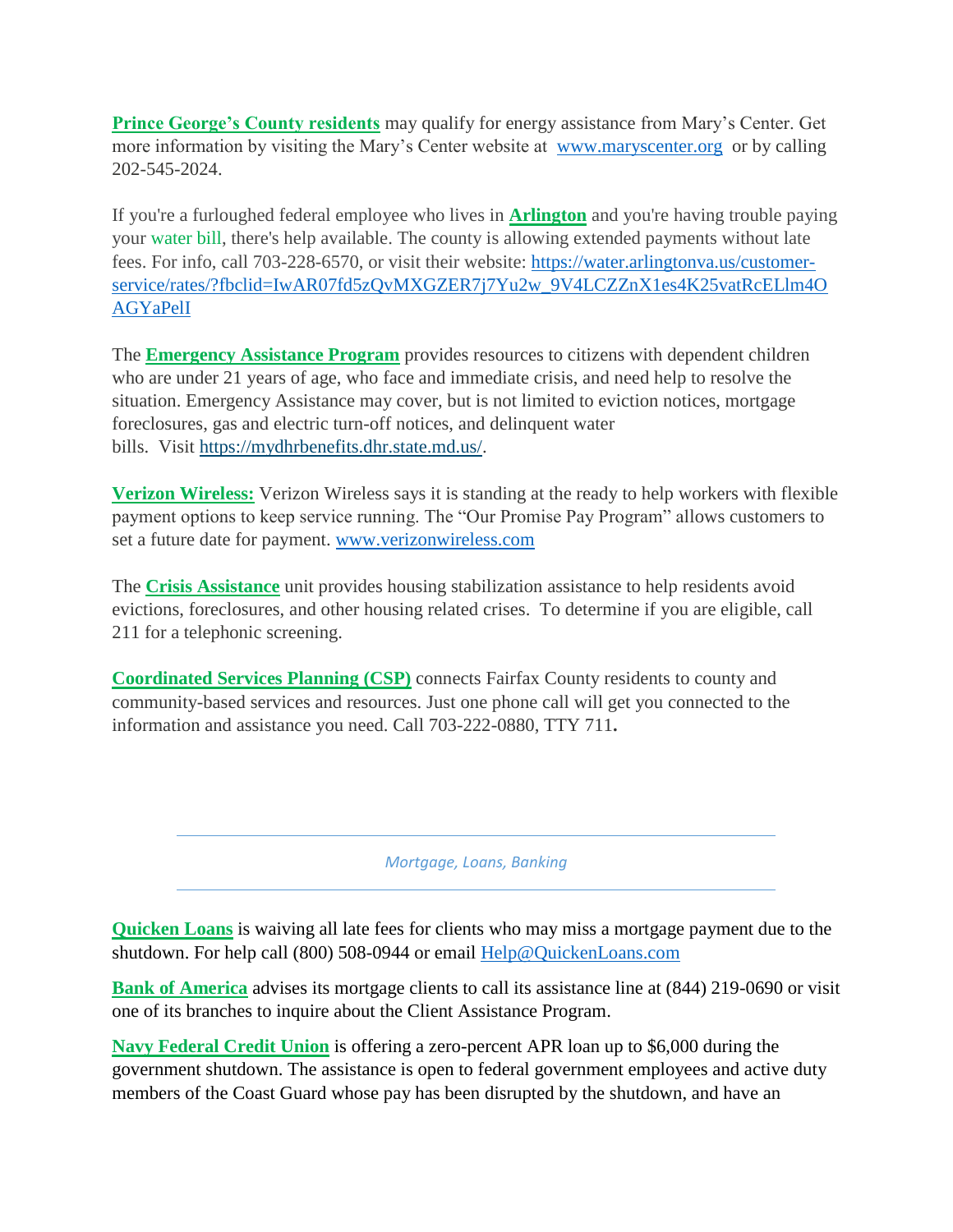established direct deposit account. You can register on Navy Federal's website, in branches or by phone at (888) 842-6328.

**Fed Choice Federal Credit Union** lists several relief options for mortgage and banking clients online, including short-term, low-interest furlough loans and mortgage refinancing options. Visit the credit union's website for more information.<https://www.fedchoice.org/>

**Chase Bank:** Chase encourages its customers to call to discuss certain hardship programs if they are employees of, or do business with, a U.S. federal agency and their income is affected by the shutdown. Customers who are in financial need should call the special care line at 1-888-356- 0023.

**Wells Fargo:** Wells Fargo is helping individuals who are experiencing hardship as a result of the federal government shutdown. The bank will work with individuals and business banking customers whose income is disrupted as a result of the shutdown. Customers should call 1-800- TO-WELLS.

**Navient Student Loan Service** is offering different payment plans to help feds with student loan debt. Lower payment options include income-based payment plans, income-sensitive payment plans, and graduated repayment plans. There is also an option to postpone payment by placing loads in forbearance. Login and visit the Repayment Options page, or contact Navient via phone to get more information on what options you qualify for. <https://www.navient.com/>

*Food*

**Dinner with Some Fellow Feds:** Montgomery County Councilmember Tom Hucker is hosting a community potluck and live music night on **January 11** for furloughed federal workers, contractors and their families. The event is free from **6:30pm to 9:00pm** at Blair High School Cafeteria. Supporters and neighbors are asked to bring a dish to pass. RSVP here: [https://docs.google.com/forms/d/e/1FAIpQLScc1Z3nMr-](https://docs.google.com/forms/d/e/1FAIpQLScc1Z3nMr-TKccnYlW4rHtOjZsngPk2s6s8LXHLC4_YnwxMbg/viewform)[TKccnYlW4rHtOjZsngPk2s6s8LXHLC4\\_YnwxMbg/viewform](https://docs.google.com/forms/d/e/1FAIpQLScc1Z3nMr-TKccnYlW4rHtOjZsngPk2s6s8LXHLC4_YnwxMbg/viewform)

## **Groceries:**

Local food banks can be located by accessing the organization's food bank network at <https://www.capitalareafoodbank.org/get-help/> . Use you zip code to find your local food bank for access to food resources.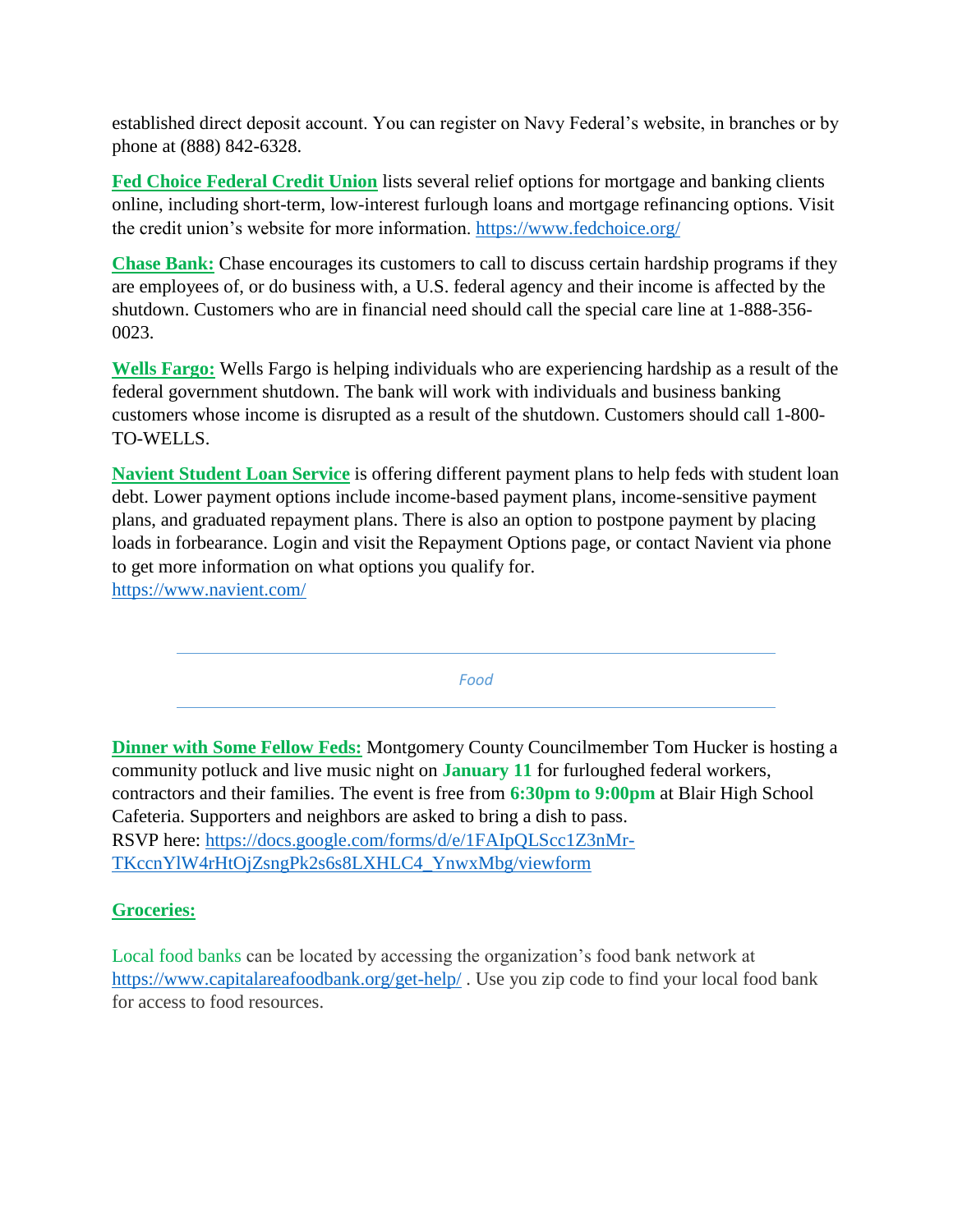### **School Lunches:**

The head of Prince George's County Public Schools announced a new fund to pay for hot meals for students during the shutdown and beyond. The fund aims to cover the cost of 10,000 meals.<http://pgcps.org/foundation>

Charles County Public Schools are offering a temporary increase in meal credits for families affected by the shutdown. The district is offering a \$30 increase in credits. Anyone with questions may contact the Food and Nutrition Services Department at 301-392-5570 or contact their child's principal.

Falls Church City Public Schools is offering help paying for school lunches, tuition and day care. Also, the district is hiring substitute teachers and school bus drivers. School social workers are available to families as well. <https://www.fccps.org/about/news/furloughassistance>

Pregnant women and children, birth through age 5, can contact **WIC** to see if they are eligible for assistance at 1-800-242-4942. More information about the WIC program and locations in Prince George's County is available here: <https://www.princegeorgescountymd.gov/2036/Women-Infants-Children-WIC>

The **Emergency Food Assistance Program** acts as a clearinghouse for the distribution of donated food. Over 30 local community pantries and shelters currently participate in the program. All food is provided to eligible individuals and families free of charge. Call 301-909- 6343 for more information.

**National Capital Baptist Convention:** Ham and turkey giveaway at Beltway Plaza in Greenbelt, MD. The event is scheduled for January 21, 2019, 11:00 a.m. to 2:00 p.m. Beltway Plaza, 6000 Greenbelt Road, Greenbelt, MD 20770

**Central Baptist Church and 7th Day Adventist Joint Service Project**: This is a joint effort under the theme of "All Faiths United." The coalition is hosting a food giveaway (30,000 pounds of fresh produce). The event is scheduled for January 31, 2019, 11:00 a.m. to 2:00 p.m. Central Baptist Church, 5600 Old Branch Avenue, Camp Springs, MD 20748 At all fourteen **Sardi's** locations, show your Federal Government Identification and get a "Buy One, Get One Free" meal deal. Additionally, Sardi's will distribute 500-1,000 coupons for 10 percent off a customer's meal.

**&pizza:** The chain will offer free pies to government workers from 6 p.m. to 8 p.m. each day of the shutdown. The deal was moved from lunchtime after the first week of the shutdown.

**ThinkFoodGroup Restaurants:** Jose Andres promised to give federal workers and their families a free sandwich at the bar of any of the famed chef's restaurants, including Oyamel, Zaytinya, America Eats Tavern and Beefsteak. The offer stands from 2 p.m. to 5 p.m. daily until the shutdown ends. You'll need to show a federal ID.